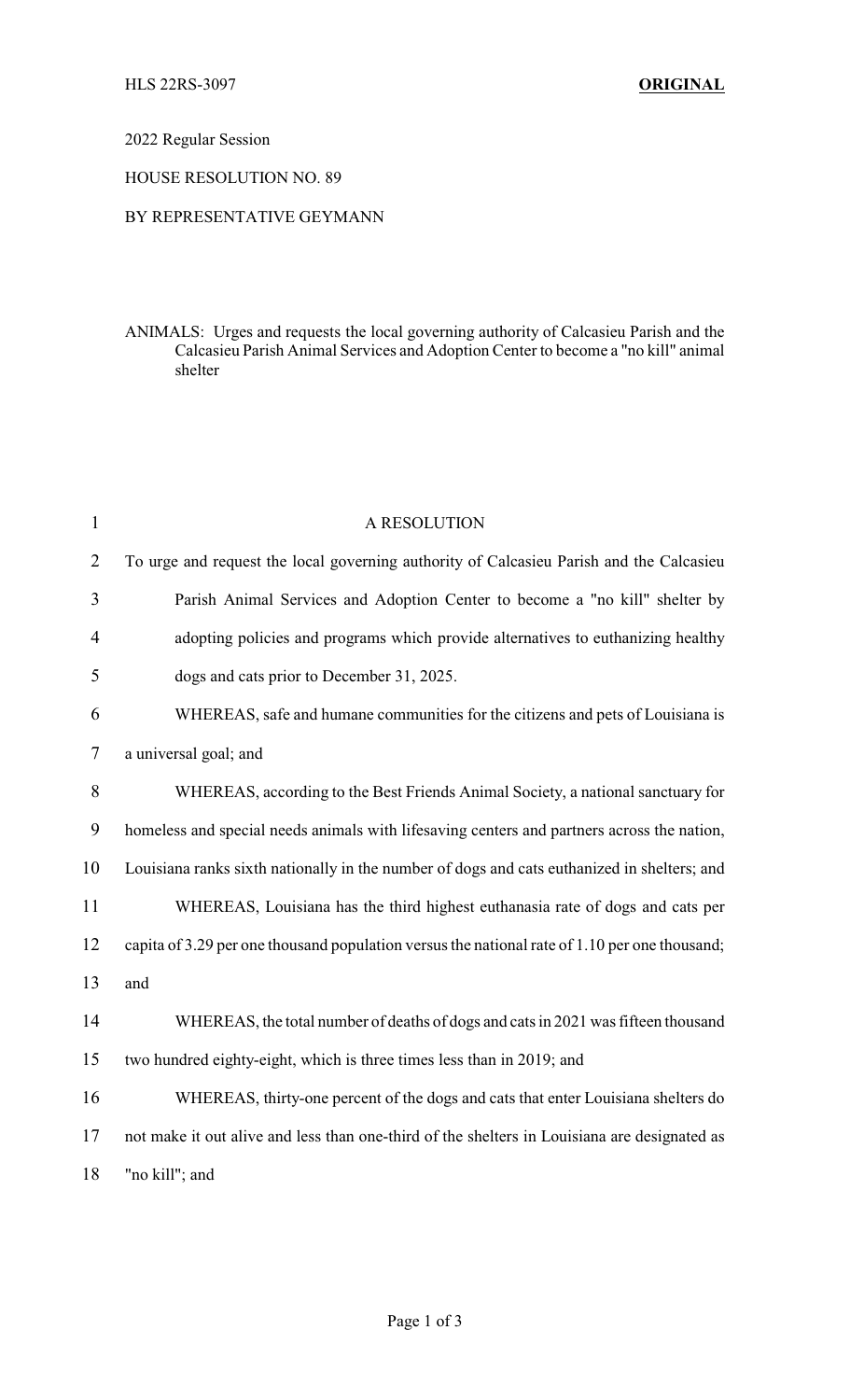2 pets that could be placed in homes or feral cats that could be trapped, neutered, and released; and WHEREAS, a national survey conducted for the Best Friends Animal Society revealed that seventy-one percent of citizens do not want cats impounded and euthanized; and WHEREAS, many Louisiana shelters are implementing new and innovative programs and policies to provide alternatives to euthanizing dogs and cats; and WHEREAS, these policies and programs include volunteer foster care networks; adoption programs; medical and behavioral programs; public education and awareness programs; feral cat trap, neuter, vaccinate, and return programs; animal socialization programs; and many others; and WHEREAS, the Best Friends Animal Society has introduced a humane initiative to end the euthanization of dogs and cats in shelters in the United States by 2025. THEREFORE, BE IT RESOLVED that the House of Representatives of the Legislature of Louisiana does hereby urge and request the local governing authority of Calcasieu Parish and the Calcasieu Parish Animal Services and Adoption Center to become a "no kill" shelter by adopting policies and programs which provide alternatives to euthanizing healthy dogs and cats prior to December 31, 2025. BE IT FURTHER RESOLVED that the Calcasieu Parish Animal Services and 21 Adoption Center should make every attempt possible to identify or validate ownership of an animal prior to any euthanasia of an animal takes place. BE IT FURTHER RESOLVED that a copy of this Resolution be transmitted to the local governing authority of Calcasieu Parish and the manager of the Calcasieu Parish

WHEREAS, many of the pets that are euthanized each year are healthy or treatable

Animal Services and Adoption Center.